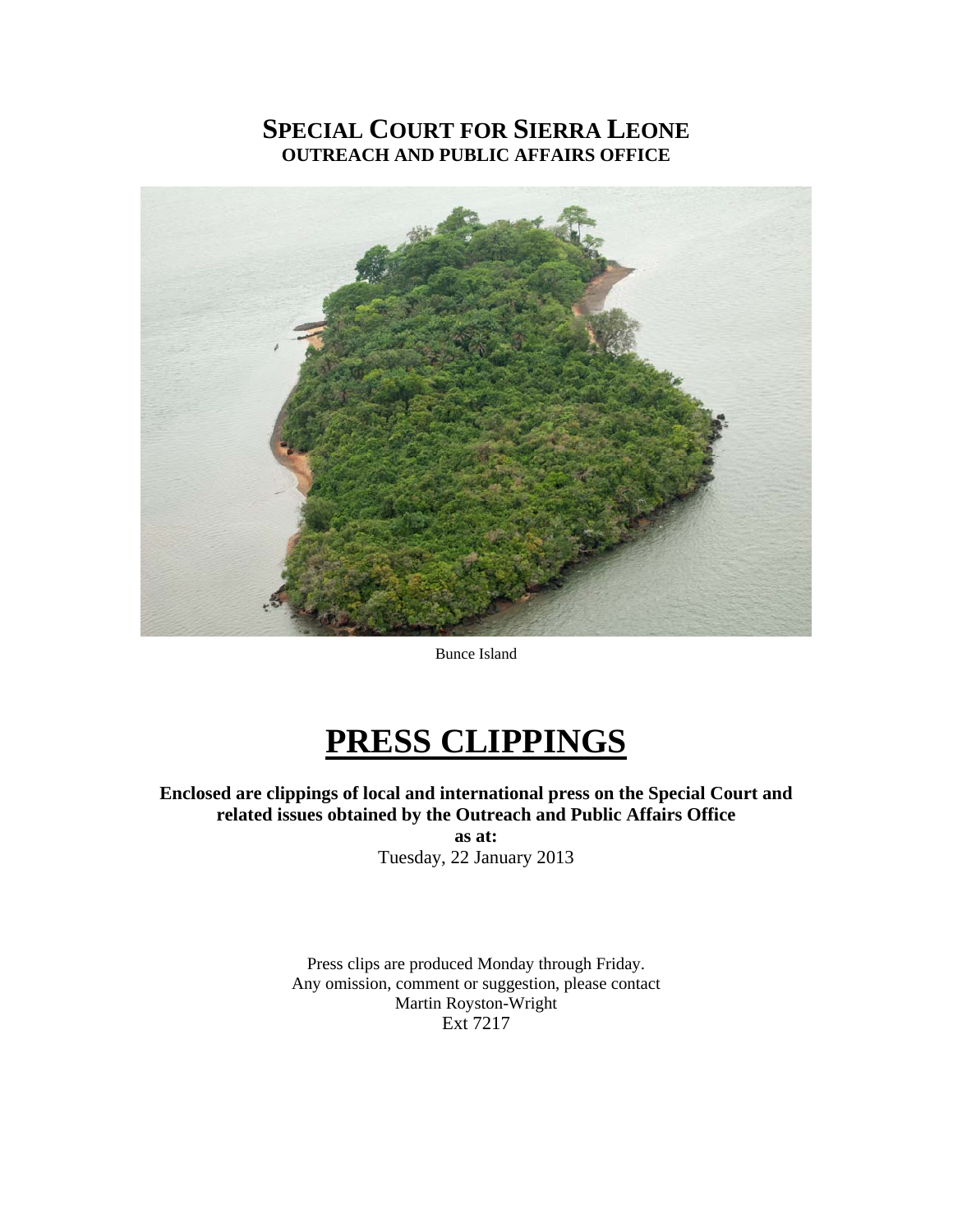| <b>Local News</b>                                                         |             |  |
|---------------------------------------------------------------------------|-------------|--|
| Taylor Makes Final Appeal / Politico                                      | Page 3      |  |
| <b>International News</b>                                                 |             |  |
| Court to Hear Charles Taylor's Appeal / Mail and Guardian                 | Pages 4-5   |  |
| Liberia's Charles Taylor to begin appeal at The Hague / BBC               | Pages 6-7   |  |
| Taylor Suffers Set Back / The New Dawn                                    | Pages 8-9   |  |
| Liberia's ex-President Taylor Appeals 50-year Sentence / Associated Press | Pages 10-11 |  |
| STL Condemns Media Reports On Alleged Witness Identities / STL            | Page 12     |  |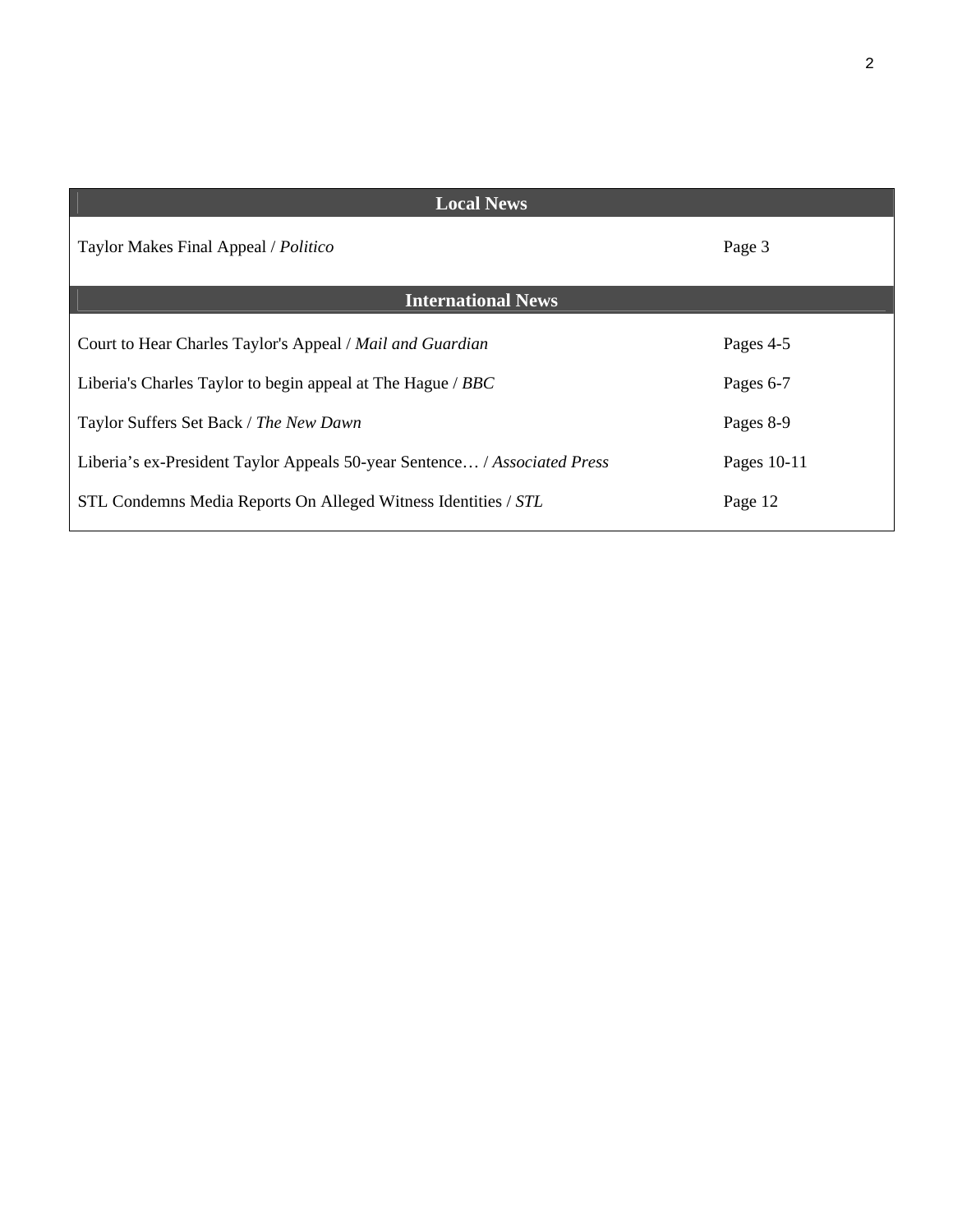# makes final ap



Final appeal arguments in the case of The Prosecutor versus Charles Ghankay Taylor, the former Liberian President indicted on 7 March 2003, are scheduled for Wednesday, 23 January 2013 at the war crimes tribunal in The Hague.

Between April and May 2012 Charles Taylor was found guilty on all 11 counts and sentenced to a prison term of 50 years.

A press statement from the Special Court in Freetown Monday says this is the last time that lawyers for the prosecution and the defence will argue a <sup>o</sup>case before the Court.

"After the arguments conclude on Wednesday, the Judges of the Appeals Chamber will retire to consider their

judgement. That judgement is expected in September 2013," the release states.

Meanwhile, on Tuesday Justice Teresa Doherty will convene a brief hearing at 1:00 p.m., also in Courtroom 1, to close the contempt trial of Independent Counsel v. Prince Taylor.

Taylor, a local investigator formerly attached but not related to the Charles Taylor defence team, was arrested in early October 2012 on nine counts of contempt of the Special Court.

The indictment alleged that he interfered with four prosecution witnesses who testified in the Charles Taylor trial, and that he also interfered with a fifth person who was about to give evidence in contempt proceedings.

Charles Ghankay Taylor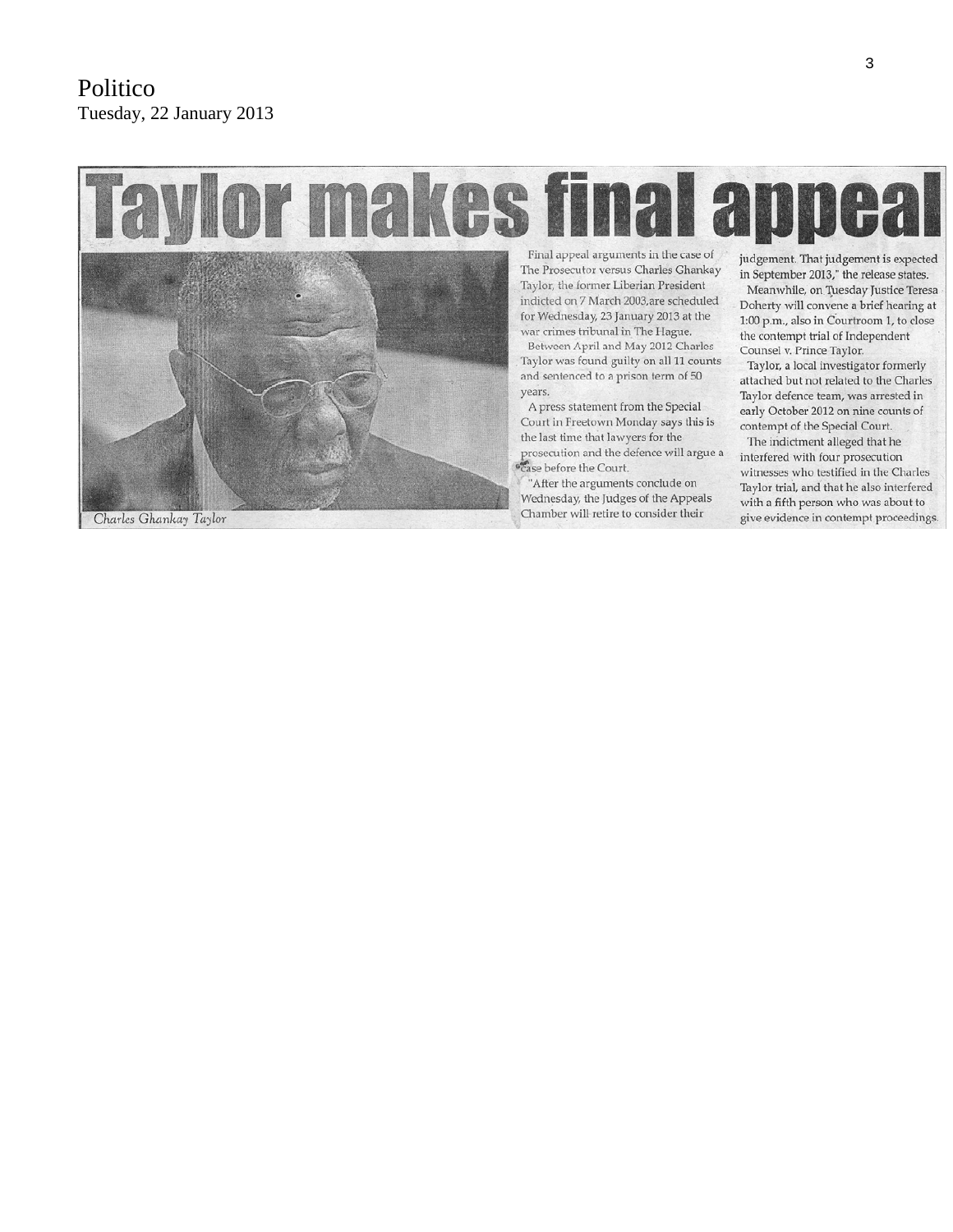#### Mail and Guardian Sunday, 20 January 2013

#### **Court to hear Charles Taylor's appeal**

Charles Taylor's defence has filed 42 grounds of appeal, calling the trial chamber's decision a "miscarriage of justice".

Judges are to listen to arguments from prosecutors demanding a heavier sentence and from the former strongman's lawyers calling for his sentence to be quashed or reduced.

Our Coverage Justice in Africa: Charles Taylor was just the beginning More Coverage Charles Taylor: 'What I did was in honour' Prosecutors and lawyers defending former Liberian warlord Charles Taylor will on Tuesday begin their appeals at Sierra Leone's UN-backed special court against his 50-year prison sentence for fuelling the West African nation's savage civil war.

Appeals judges are to question and listen to arguments both from prosecutors demanding a heavier sentence and from the former strongman's lawyers calling for his sentence to be quashed or reduced.

The hearing, set for 9am GMT at the SCSL's headquarters in the leafy suburb of Leidschendam outside The Hague, is to be dominated by complex legal arguments—with both sides saying judges made mistakes in law in convicting Taylor in April last year and sentencing him in May.

The UN-backed court's 50-year sentence against Taylor (64) for "some of the most heinous crimes in human history" was widely welcomed around the world at the time.

Judges said he aided and abetted rebel forces fighting against Freetown during Sierra Leone's 10-year civil war, known for its mutilations, drugged child soldiers and sex slaves.

In return, trial judges found, Taylor was paid in blood diamonds mined by slave labour in areas kept under the countrol of ruthless Sierra Leonean rebels.

The historic sentence was the first handed down against a former head of state in an international court since the Nazi trials at Nuremberg in 1946.

Prosecutors, who declined to comment ahead of the hearing, are to argue that trial judges made a mistake by only convicting Taylor of aiding and abetting the notorious Revolutionary United Front and other rebel groups.

In one of four grounds of appeal, they said the court should have convicted Taylor for actively issuing orders to the RUF and its ally, the Armed Forces Revolutionary Council (AFRC).

"The Trial Chamber erred in law and in fact by failing to convict Mr Taylor for ordering crimes committed by RUF/AFRC forces who were implementing his instructions," prosecutors said in court papers.

Based on the facts and evidence accepted by the judges, no reasonable court "would have failed to find that Mr Taylor ordered these crimes", they said.

"The appropriate sentence should have been 80 years in order to reflect the totality of his overall conduct and culpability," prosecutors insisted.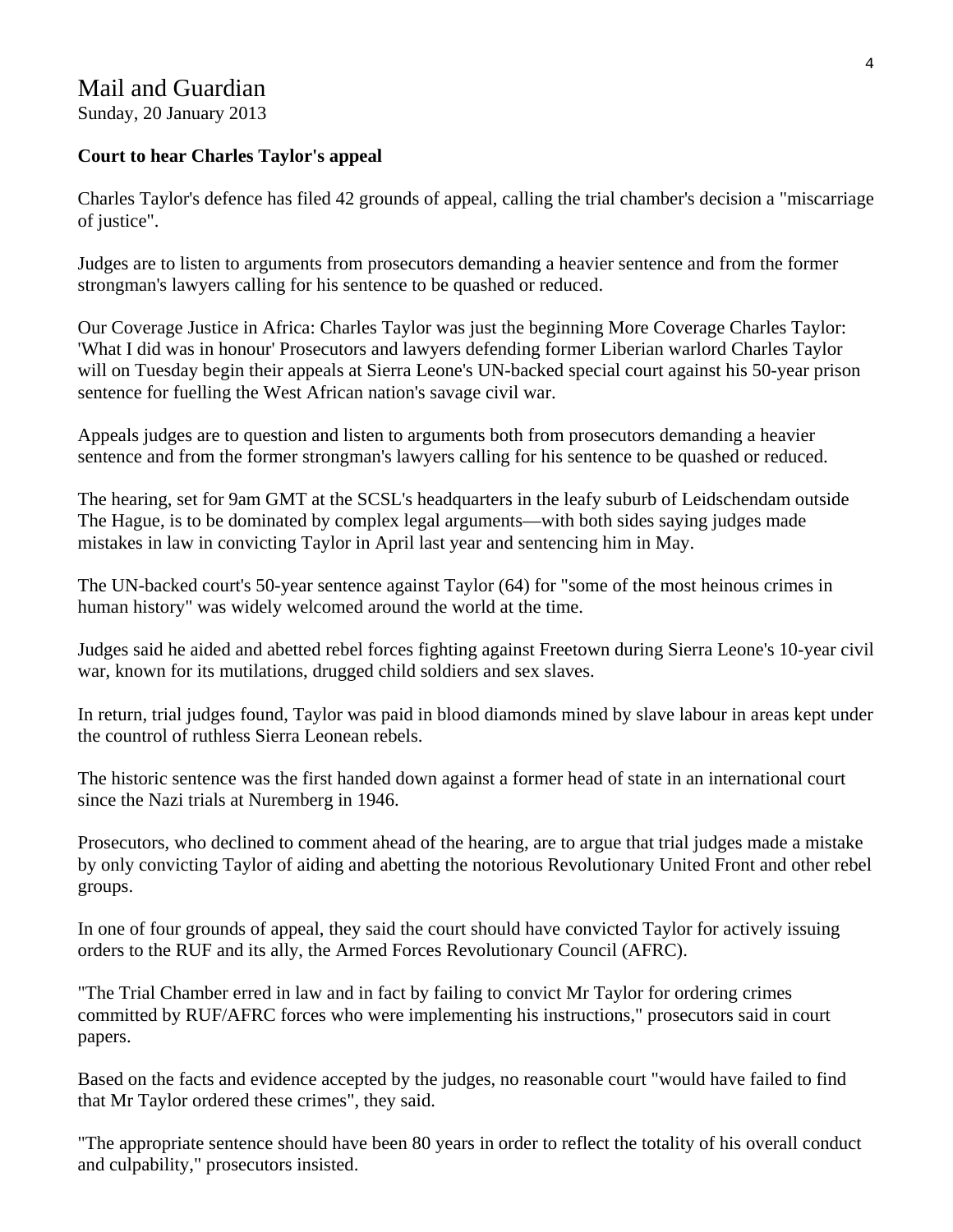#### **'Miscarriage of justice'**

Taylor's defence has filed 42 grounds of appeal, calling the trial chamber's decision a "miscarriage of justice", and asked appeals judges to reverse the conviction and quash the sentence.

"The colossal judgment, over 2 500 pages in length, is plagued throughout by internal inconsistencies, misstatements of evidence and conflicting findings," Taylor's lawyer Morris Anyah said in court papers.

A main issue was the trial chamber's finding based on "uncorroborated hearsay evidence" by the many of the 94 prosecution witnesses who testified during Taylor's nearly four-year trial.

"The witnesses that gave evidence, we are arguing, are witnesses that were not truthful. They were witnesses that greatly benefitted from things given to them by the prosecution," Anyah said.

"We feel these witnesses had incentives to lie," he said.

Taylor, said Anyah, "was never in Sierra Leone when these crimes were committed" and furthermore he was so "engulfed at the time in many other domestic issues that it was not possible for him to be leading rebels in other countries to fight wars".

Appeals judges are expected to have a decision by September, SCSL spokesperson Solomon Moriba said, with the ex-Liberian president remaining behind bars at the UN's detention unit in The Hague until appeals proceedings are finalised.

If his appeal fails, Taylor will serve his sentence in a British jail. – AFP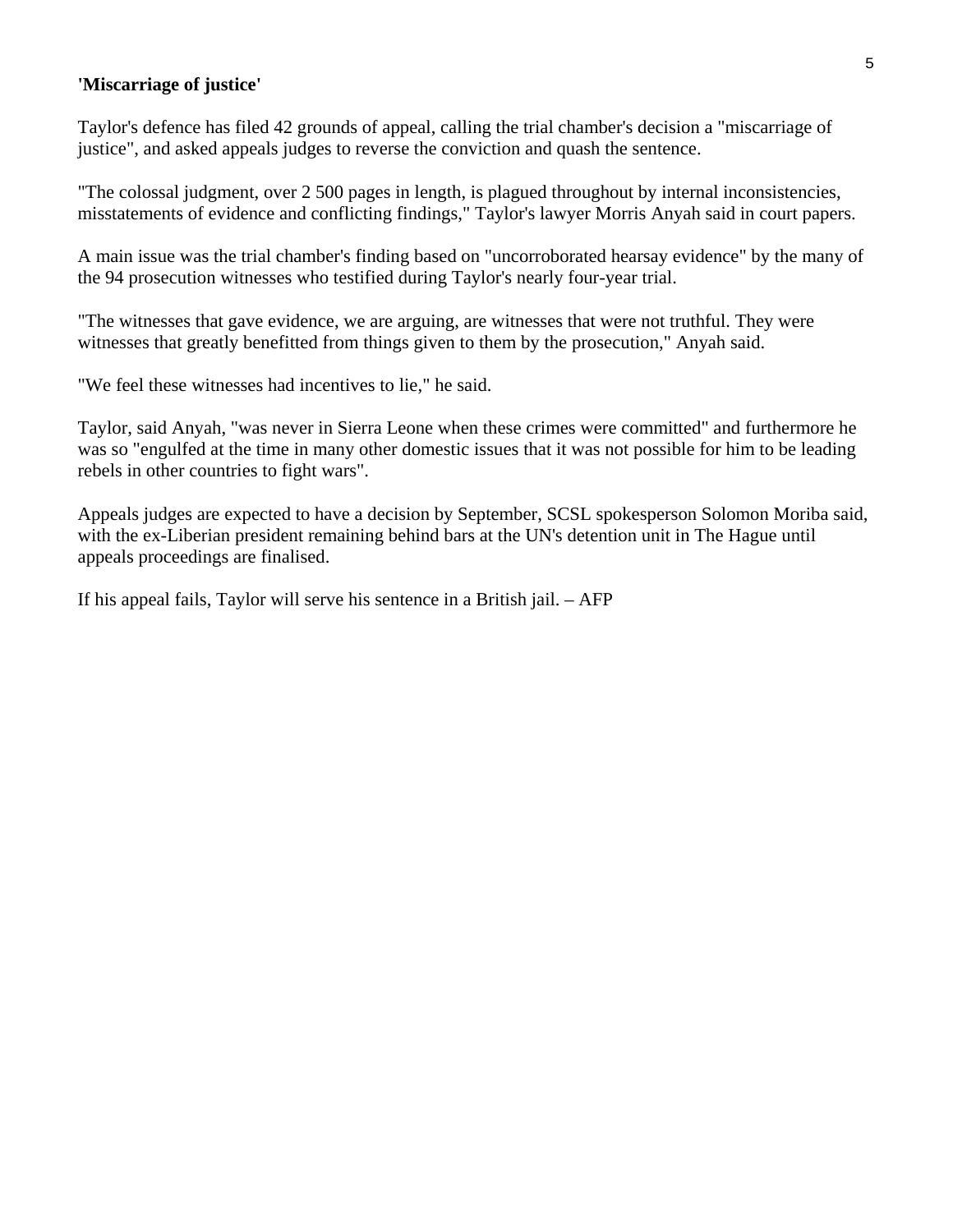#### BBC Tuesday, 22 January 2013

#### **Liberia's Charles Taylor to begin appeal at The Hague**

Former Liberian President Charles Taylor attends his trial at the Special Court for Sierra Leone based in Leidschendam, outside The Hague, 16 May 2012 Charles Taylor has always maintained his innocence



*Charles Taylor* 

Liberia's jailed ex-President Charles Taylor is due to begin his appeal at a UN-backed special court in The Hague.

Last May, the court sentenced him to 50 years in prison for aiding and abetting rebels in neighbouring Sierra Leone during the 1991-2002 civil war.

Defence lawyers have called the verdict a "miscarriage of justice" and ask for the conviction to be squashed.

Meanwhile Taylor, 64, has reportedly written to MPs demanding a presidential pension of \$25,000 (£15,600).

Describing the withholding of his state presidential pension as a "mammoth injustice", Taylor is quoted in the letter as saying that he is entitled to consular access and diplomatic services at The Hague, but he has been "denied that right".

Taylor became the first former head of state to be convicted of war crimes by an international court since the Nuremberg trials of Nazis after World War II.

Throughout his trial, the former Liberian leader, who was arrested in 2006, maintained his innocence. 'Heinous crimes'

The court was set up in 2002 to try those who bore the greatest responsibility for the war in Sierra Leone in which some 50,000 people were killed. Continue reading the main story Taylor timeline Sierra Leone-Liberia map

- 1989: Launches rebellion in Liberia
- 1991: RUF rebellion starts in Sierra Leone
- 1997: Elected president after a 1995 peace deal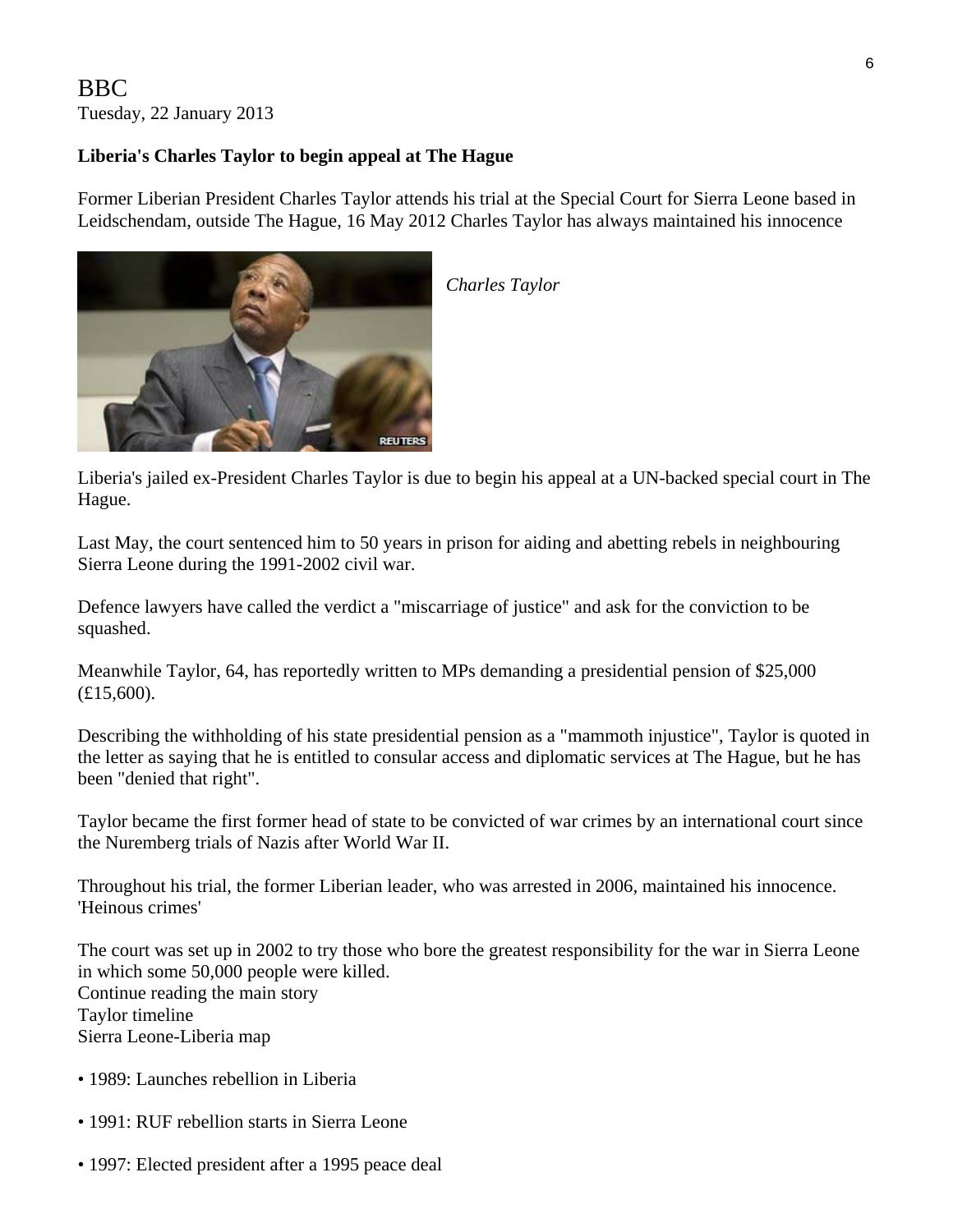- 1999: Liberia's Lurd rebels start an insurrection to oust Taylor
- June 2003: Arrest warrant issued; two months later he steps down and goes into exile to Nigeria
- March 2006: Arrested after a failed escape bid and sent to Sierra Leone
- June 2007: His trial opens hosted in The Hague for security reasons
- April 2012: Convicted of aiding and abetting the commission of war crimes
- May 2012: Sentenced to 50 years in jail
- June 2012: His lawyers say he will appeal against his conviction

It found Taylor guilty on 11 counts of war crimes, relating to atrocities that included rape and murder, and described by one of the judges as "some of the most heinous crimes in human history".

In return for so-called blood diamonds, Taylor provided arms and both logistical and moral support to Sierra Leone's Revolutionary United Front (RUF) rebels - prolonging the conflict and the suffering of the people of Sierra Leone.

His lawyers have filed 42 grounds of appeal, arguing that the trial chamber's findings were based on "uncorroborated hearsay evidence".

"The colossal judgment, over 2,500 pages in length, is plagued throughout by internal inconsistencies, misstatements of evidence and conflicting findings," his lawyer Morris Anyah said in court papers quoted by the AFP news agency.

Prosecutors, meanwhile, are expected to argue that the court made a mistake by only convicting Taylor of aiding and abetting the RUF and its allies, the Armed Forces Revolutionary Council.

"The Trial Chamber erred in law and in fact by failing to convict Mr Taylor for ordering crimes committed by RUF/AFRC forces who were implementing his instructions," the prosecution said in court papers.

Taylor started Liberia's civil war as a warlord in 1989, and was elected president in 1997. He governed for six years before being forced into exile in southern Nigeria. He was arrested in 2006 while trying to flee Nigeria.

The trial was moved to the Netherlands due to concerns that the case might spark fresh instability in Sierra Leone and Liberia.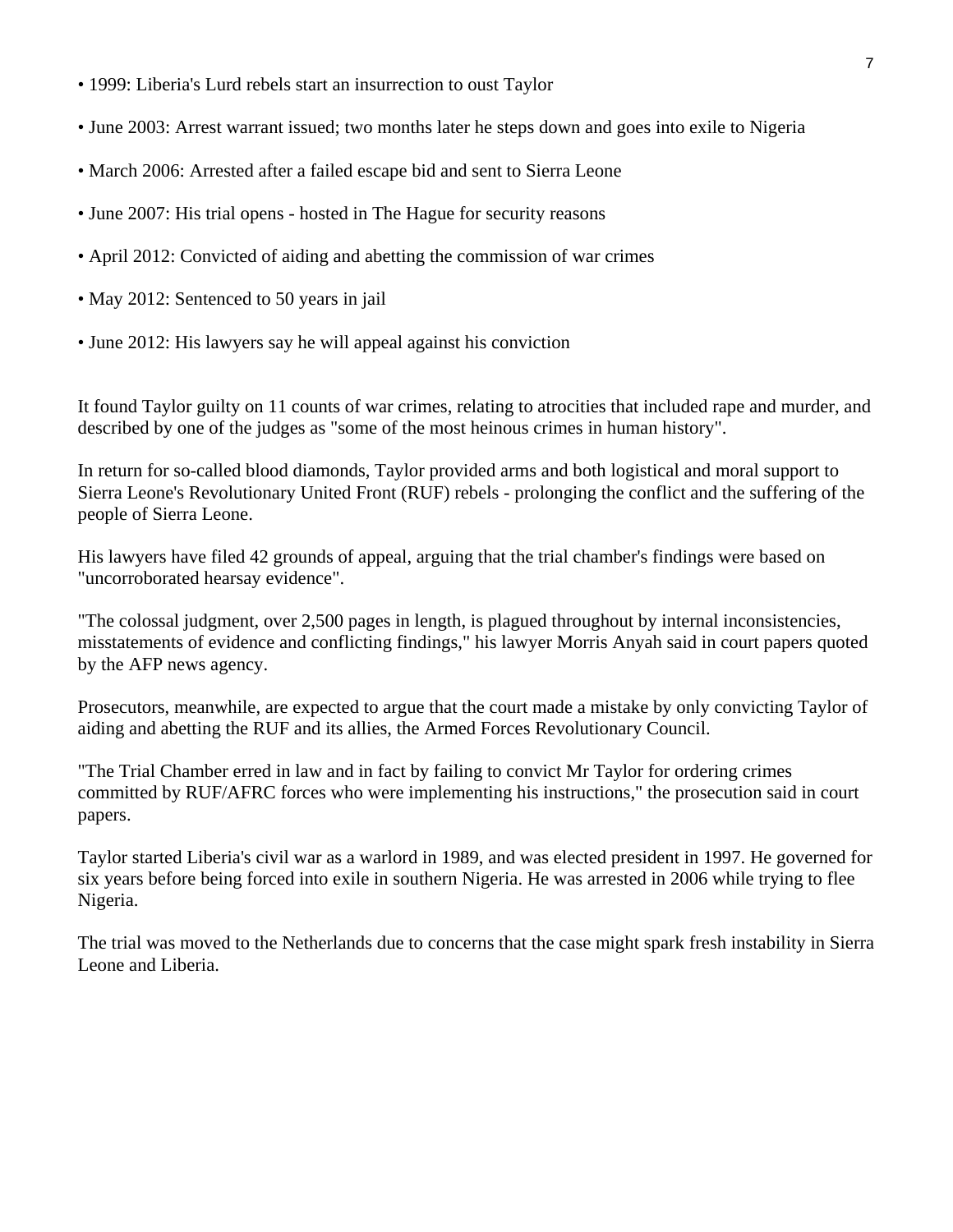#### The New Dawn Tuesday, 22 January 2013

#### **Taylor Suffers Set Back**

#### Othello B. Garblah

Judges at the UN backed Special Court for Sierra Leone have dismissed a motion filed by ex-President Charles Taylor which seeks the admission of nine additional evidence during his appeal hearing that starts with an oral argument today.



Mr. Taylor had also sought to have dissenting alternative Judge, Justice Sow testify on his behalf. Lawyers representing Mr. Taylor filed the motion seeking to present the additional evidence pursuant to Rule 115 and paragraph 2 3 of the Court's practice and Direction for Grounds of Appeals.

Rule 115 (A) provides among others that a party may apply by motion to the Pre-hearing Judge to present before the Appeal Chamber additional evidence which was not available to it at the trial.

Article 23 of the Practice and Direction on the structure of Grounds of Appeal before the Special Court provides that a party applying to present additional evidence must do so by way of motion, in accordance with the Rules-starting with among others, the specific rule by which the application is made.

The Special Court judges in their ruling dated Friday January 18, 2013, said Mr. Taylor's motion fails to identify the specific finding of fact made by the Trial Chamber to which the additional evidence is directed. The judges further stated that Mr. Taylor's motion and evidence proposed do not relate to a fact litigated at trial or a factual finding made by the Trial Chamber.

"The motion fails to establish that the evidence and fair trial issues could not have been raised before the Trial Chamber," the judges said.

The judges also stated that the request by Mr. Taylor to have Justice Sow testify on his behalf fails to either indicate witness (Justice Sow) willingness to testify or to support the request with a statement of the proposed evidence to be elicited from the witness.

Lawyers representing Mr. Taylor on November 30, 2012 filed the motion to present additional evidence pursuant to Rule 115 of the Special Court. They argued in their motion that the evidence to be presented meets the requirement of Rule 115 and Paragraph 23 of the court's Appeal Practice and Direction for Grounds of Appeal.

The Defense had argued that the specific findings of fact to which the proffered evidence is directed are among others: All findings of fact underpinning paragraph 6994(a) and (b) of the judgment, 2 to the extent it might be concluded from the judgment that Mr. Taylor received a fair trial with due process of law.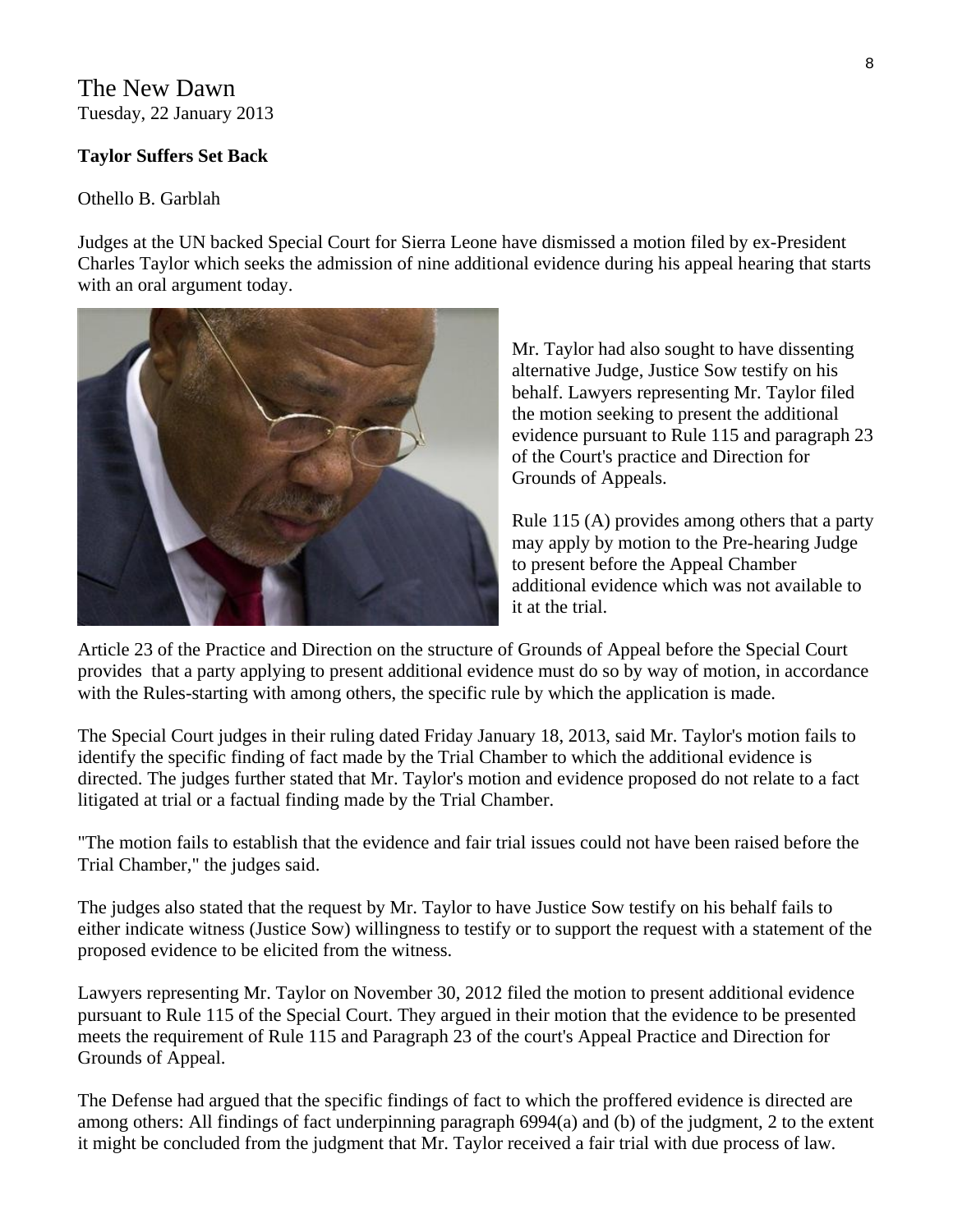But the Prosecution countered argued that the motion fails to meet requirement of Rule 115 and Paragraph 23 of the Practice and Direction for the Ground of Appeal. The prosecution therefore concluded that all the nine pieces of evidence should be rejected.

However, the defense had earlier argued that all the proposed additional evidence was unavailable at the trial. But the prosecution maintained that for certain of the proposed evidence, the defense should have raised that at the time it became aware of it, rather it fails to demonstrate due diligence by making appropriate use of all evidence mechanisms available to it.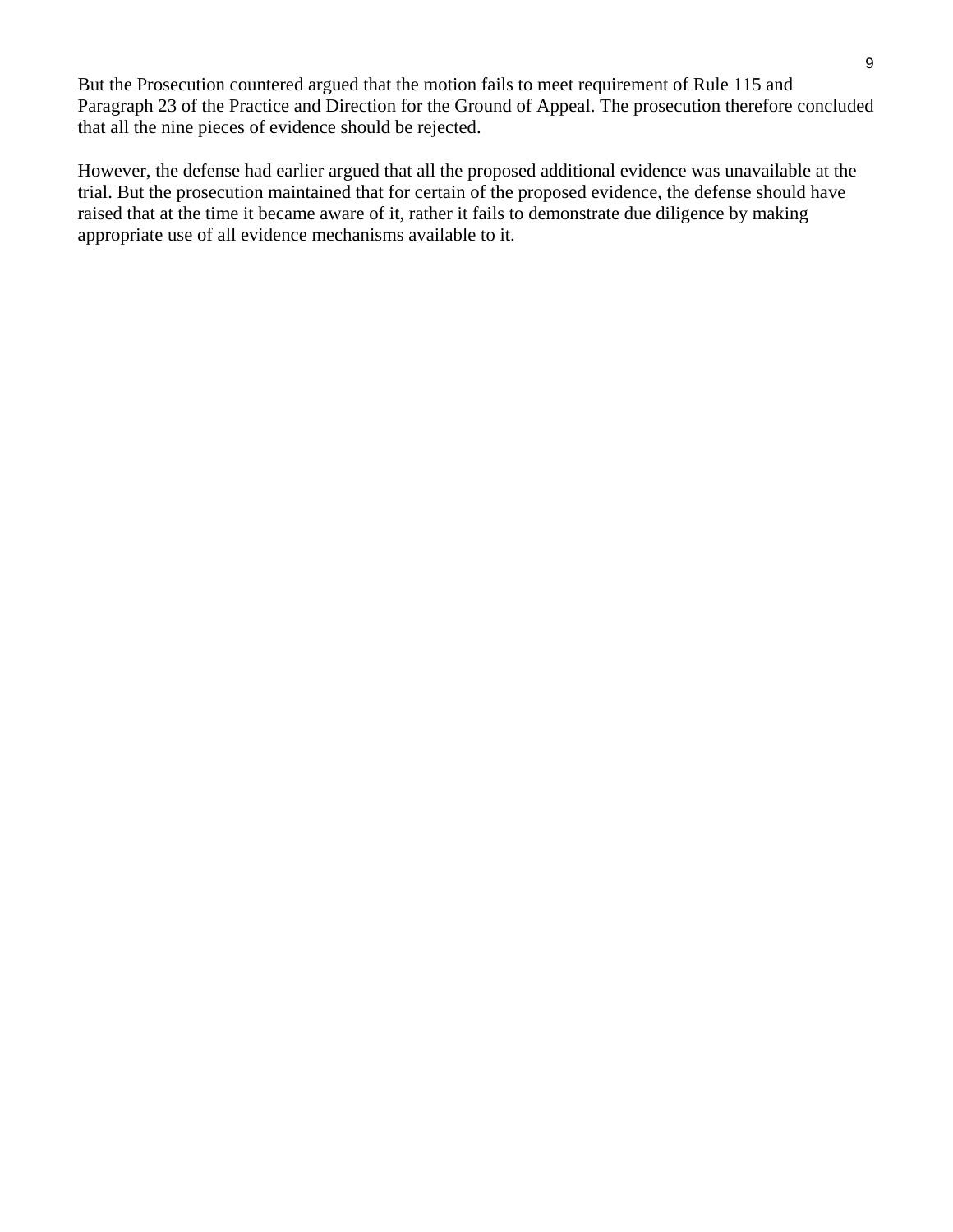#### Associated Press Friday, 19 January 2013

#### **Liberia's ex-President Taylor appeals 50-year sentence for war crimes, seeks pension**

By Jonathan Paye-Layleh



pension.

has written Liberia's Senate seeking at least \$25,000 per year in retirement pay he insists he's owed under the constitution. (AP Photo/George Osodi, Pool, File) MONROVIA, Liberia president still wants his impoverished country to pay his In this April 3, 2006 file photo, former Liberian President Charles Taylor makes his first appearance at the Special Court in Freetown, Sierra Leone. Charles Taylor may be locked up while appealing his 50-year prison sentence for war crimes, but the former Liberian president still wants his impoverished country to pay his pension. The 64-year-old who was once one of West Africa's most powerful figures — Charles Taylor may be locked up while appealing his 50 year prison sentence for war crimes, but the former Liberian

The 64-year-old who was once one of West Africa's most powerful figures has written Liberia's Senate seeking at least \$25,000 per year in retirement pay he insists he's owed under the constitution.

"Sadly, I am without notice as to why finance ministers of the republic have failed and/or refused to comply with the laws of the land as regards my annuities," Taylor wrote.

The former strongman, whom even prosecutors have called smart and charismatic, ran Liberia from 1997 to 2003. As his government fought a two-front rebellion that year, he stepped down and fled to Nigeria under international pressure. Three years later, Taylor was finally arrested and sent to the Netherlands.

Last year, Taylor was convicted at The Hague for war crimes and crimes against humanity and sentenced to 50 years behind bars for arming and supporting murderous rebels in neighbouring Sierra Leone's civil war, which ended in 2002. He has appealed the conviction; oral arguments in the appeal are to take place Tuesday and Wednesday.

In his three-page letter to the Senate, which at the time smacked of legalese, Taylor chastised Liberia's government for "mammoth injustice" for allegedly failing to uphold its responsibilities and "a blatant disregard for the laws of our land" by not paying his pension.

He also wrote that he had been denied access to Liberian diplomatic and consular services, and sought diplomatic housing and passports for his wife, Victoria, and two daughters. The letter was read in the Senate this week and is to be discussed again on Tuesday.

Liberia's constitution states "a former president who has honourably retired to private life" and is no longer employed in government is to receive an annual pension equal to half of the incumbent president's salary.

Taylor's private villa in the outskirts of Monrovia is decrepit; his once prestigious mansion in his hometown of Arthington, some 40 kilometres to the west, is in ruins and swallowed up under grass.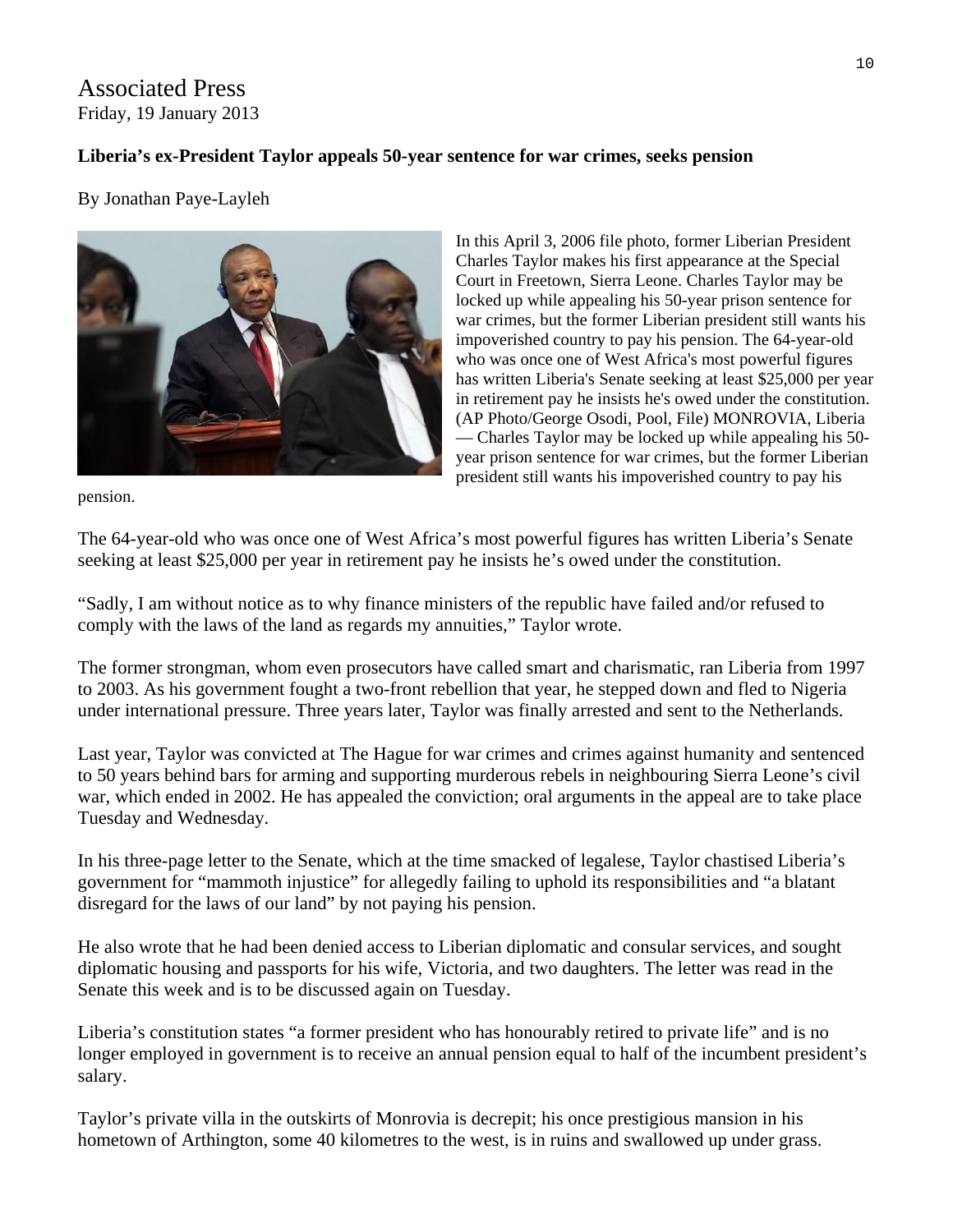At Villa Yassah Zoe, his palace in the Congo Town suburbs of Monrovia, Taylor's wife greeted an Associated Press reporter but deferred all comment to Henry Brown, who introduced himself as "acting chief-of-staff" at the palace — which is still adorned with wood-carved seals of Liberia.

Aside from his role in Sierra Leone's bloodshed, Taylor is also seen by many as the chief architect of Liberia's back-to-back civil wars from 1989 to 2003 that killed an estimated 250,000 people, displaced millions, and devastated the economy. Various estimates put gross domestic product per capita at less than \$400 per year in 2011.

Some believe Taylor is a millionaire. Asked why he was seeking the benefits from one of the world's poorest countries, Brown cited principle — and noted but denied the claims that Taylor had squirreled away millions.

"Mr. Taylor has always been a law-abiding citizen of this country, and this is the law. What is going on now is not a matter of like and dislike; it is a matter of the law being enforced," he said.